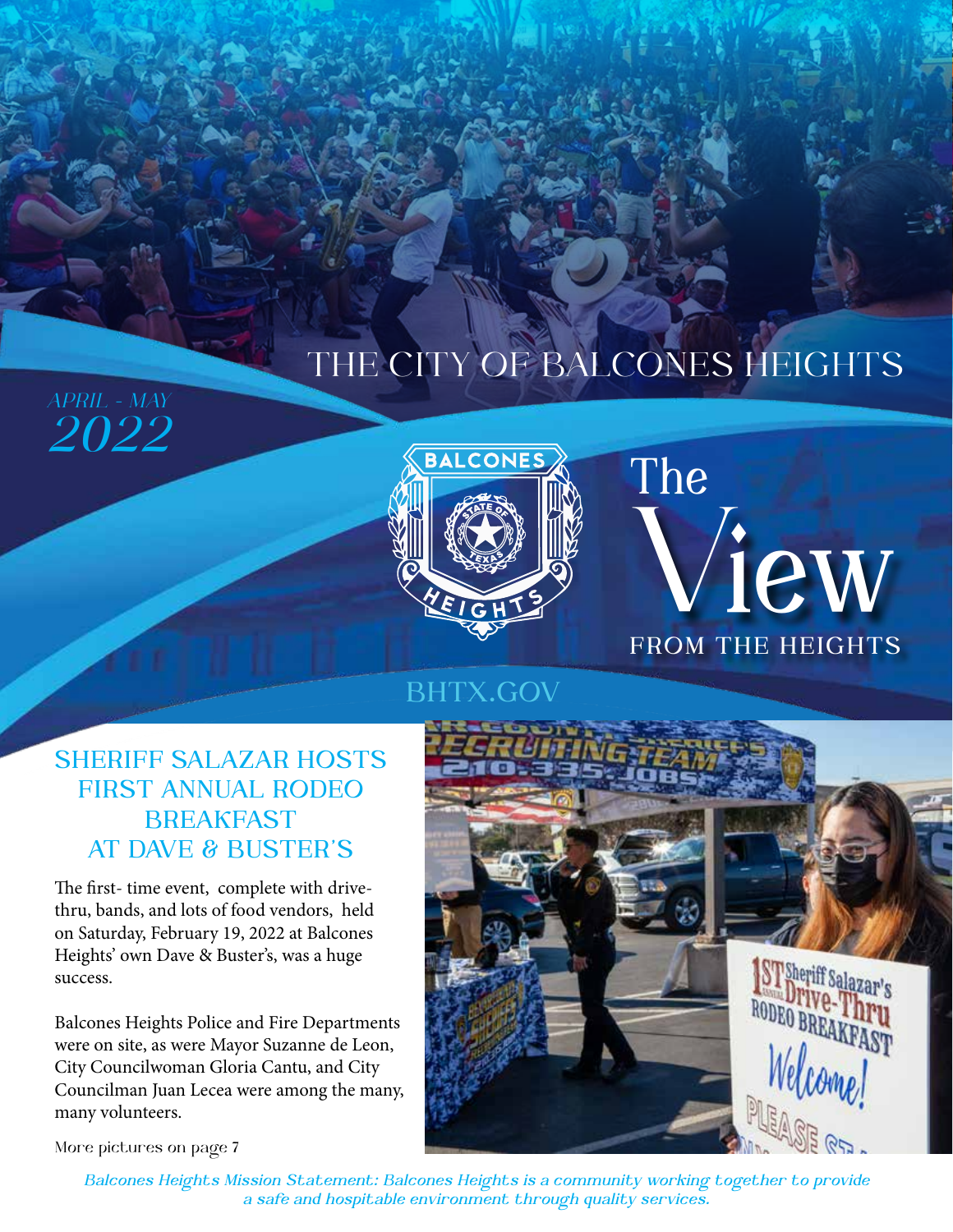



### **MARCH 2022**

**March 24:** City Plan 2030 Master Plan Update. Refreshments 5:30, Meeting begins 6:00 PM. Complete survey at bhtx.gov

**March 28:** City Council Meeting, 6:00 PM, Balcones Heights Justice Center

### **APRIL 2022**

**April 4 - 8: Spring Bulk Pickup** (All items out before 7:00 AM on April 4)

**April 8:** City Offices Closed, Battle of Flowers Holiday

**April 14:** Neighborhood Watch Meeting, 6:00 PM, Balcones Heights Justice Center

**April 20:** Eco. Dev Corp. Meeting, 5:30 PM, Balcones Heights Justice Center

**April 25:** City Council Meeting, 6:00 PM, Balcones Heights Justice Center

## **MAY 2022**

**May 18**: Eco. Dev Corp. Meeting, 5:30 PM, Balcones Heights Justice Center

**April 23**: City Council Meeting, 6:00 PM, Balcones Heights Justice Center

*\*Date and Time subject to change, please visit bhtx.gov and the City's Facebook for updates.*



#### **FREE EVENT**

Featuring... USAF Thunderbirds • Tora! Tora! Tora! • F-35A Lightning II Demo Team • USMC MV-22 Demo Shockwave Jet Truck • C-17 Globemaster III Demo F/A-18 Rhino Demo Team & many more!

## **JBSA-RANDOLPH • APRIL 23-24**





**Come celebrate the Air Force at...** 

Your Hist

www.GREATTEXASAIRSHOW.com

#### **IMPORTANT NOTICE FOR MAY**

Dogs and cats will be required to be microchipped beginning **Monday, May 30, 2022**. Annual registration and "dog tags" will no longer be required. Rabies vaccination requirement is still in effect. More information can be found at bhtx.gov.

**2 CITY OF BALCONES HEIGHTS • BHTX.GOV**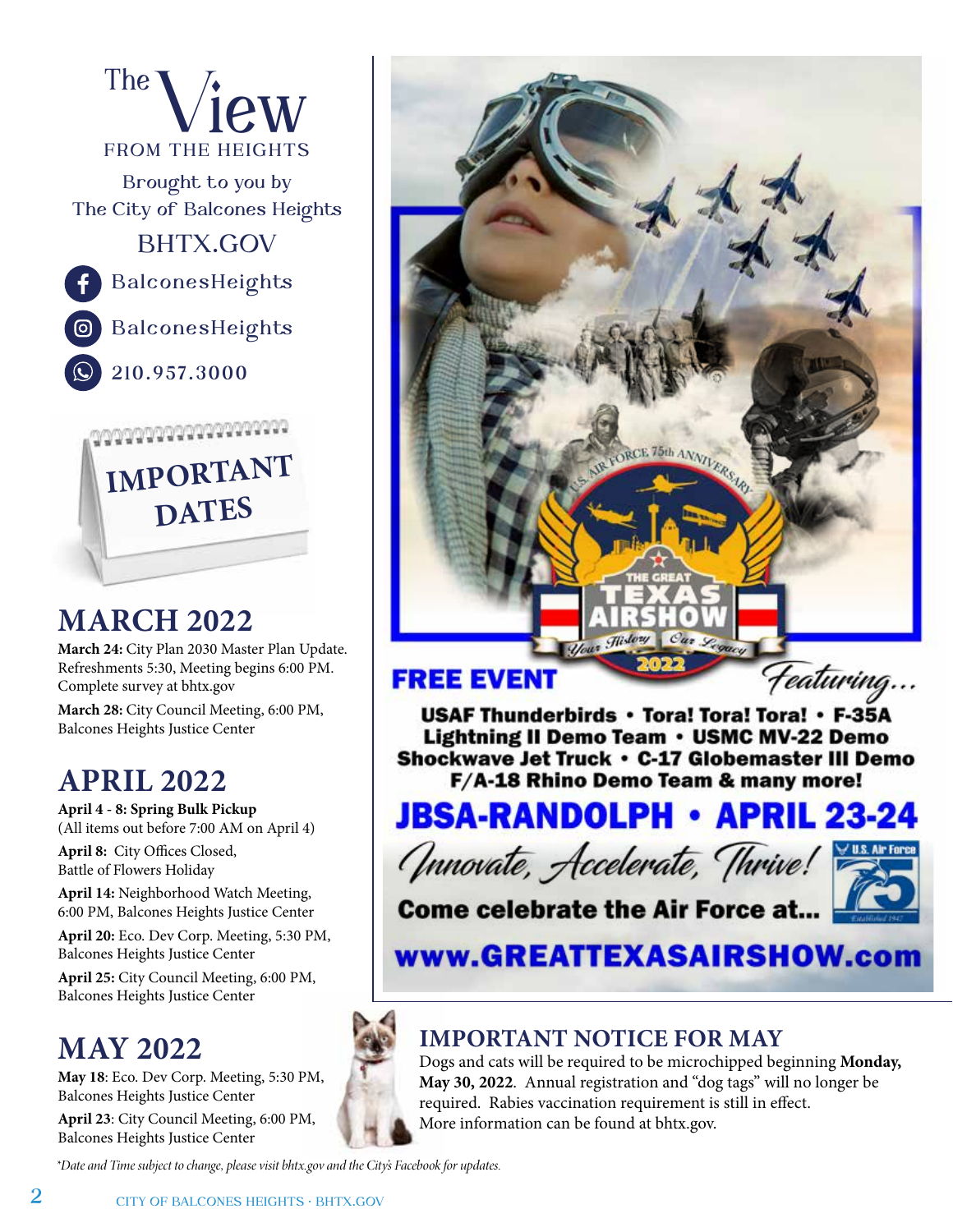# **CODE ENFORCEMENT: WHAT, WHY & HOW**

What exactly is a code violation? Does every investigation result in finding a violation? Not necessarily. There is an old adage in Code Enforcement – "we don't ticket ugly." Simply put, just because something looks unsightly, it does not always equate to a violation of the Code of Ordinances.

Some complaints are not visible from public view. Your neighbor may have some violations in their backyard, but if they cannot be seen from public view, the Code Enforcement Officer cannot address the violation. If sufficient information exists, the Code Enforcement Officer maybe able to obtain an administrative search warrant to enter the property and gather evidence of a violation. The Code Enforcement Officer cannot enter your backyard to see what is in your neighbor's yard.

Many of the complaints received by the Code Enforcement Officer are civil matters between two property owners. Civil matters include, but are not limited to, trees overhanging someone's yard or roof, leaves blowing into your yard, fences leaning into your property, landscaping issues and conflicts

related to property boundaries. These matters cannot be handled by the Code Enforcement Officer. Mediation or a hearing in a Justice of the Peace Court or other court of jurisdiction are the remedies for civil matters.

The Code Enforcement Officer works closely with residents and business owners to keep properties within the city well maintained. Maintenance is to ensure that properties are safe and that they do not detract from the aesthetics of the neighborhood or commercial districts. The desired result is to provide a safe and clean environment and inspire pride in the community.

Addressing code violations with property owners requires tact and diplomacy. Citizens or business owners are notified of the violation through a courtesy phone call, by face-to-face conversations, with a door hanger or letter mailed to the property owner. Fortunately, most citizens are appreciative of the gentle reminder or notification process and take corrective action in the prescribed time. However, in some cases, a firm letter is necessary. Code Enforcement Officers understand

that life is happening for everyone. Sometimes, there are events in the property owner's life that prevents them from taking corrective action in the allotted timeframe. Illness, being out of town, sourcing of needed materials to address maintenance issues are all reasons that a property owner might need additional time. But if the property owner does not respond to the notices of violation, citations (court summons) will be issued.

If you receive a notice of violation, take the time to make the correction. If you are in a situation and need additional time, reach out to the Code Enforcement Officer to discuss your situation. If you receive a court summons, contact the court for available options.

Life has another adage – "No one likes to be told what to do!" Most of us agree with that sentiment, but sometimes a gentle reminder is needed to keep neighborhoods and businesses clean, safe, and viable.

If you have a concern or question related to code enforcement, contact Code Enforcement Officer Luther Perez at 210-957-3546, or email at lperez@bhtx.gov.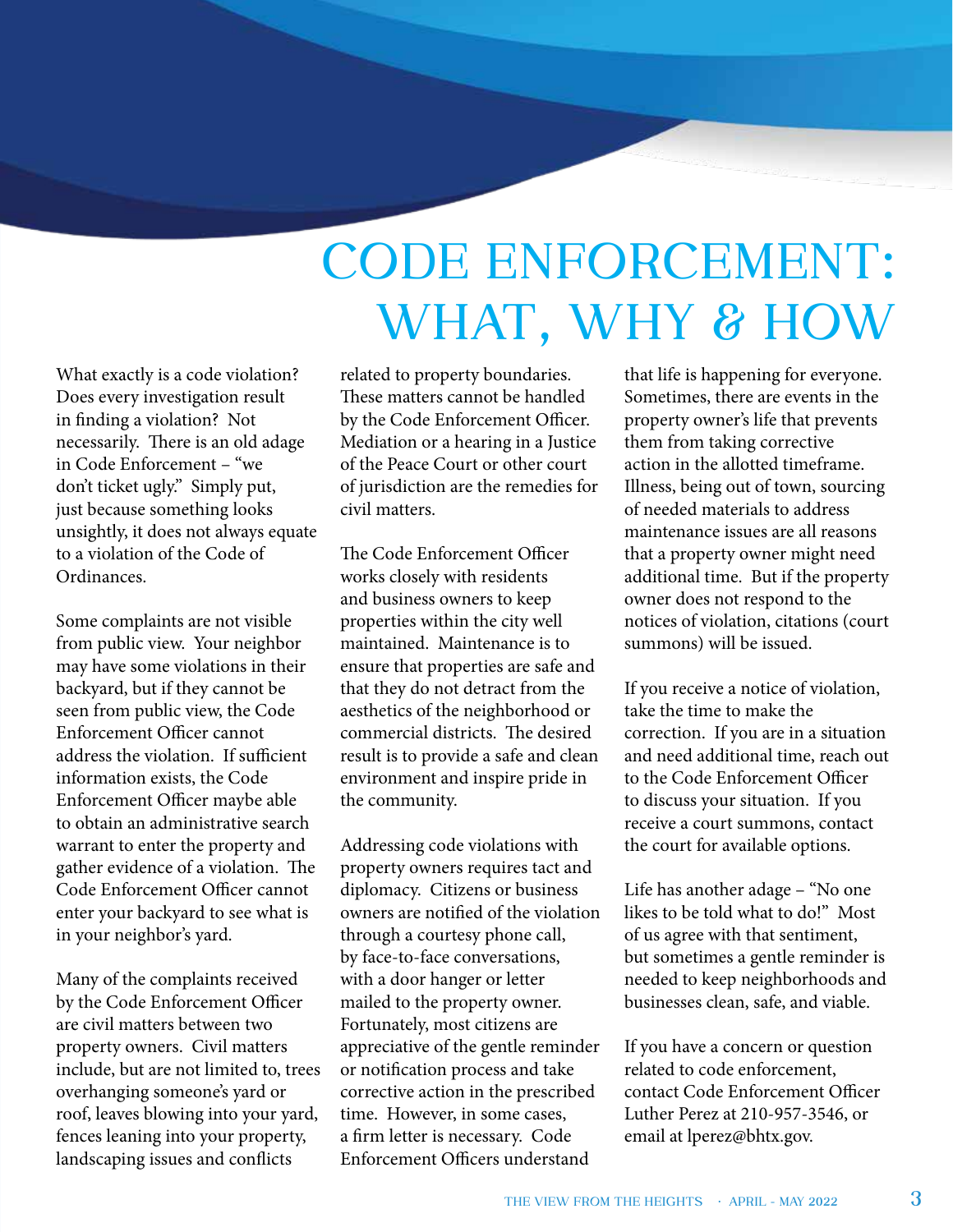#### **Bulk Item Information** Bulky items include stoves, refrigerators, water tanks, washing machines, discarded bathroom fixtures, household furniture, mattresses,

television sets, and other bulky waste materials commonly found at a residence. Items such as swing sets, plays capes, basketball goals, Bulky items/brush collections are provided two times a year (Spring & Fall). **BULKY ITEMS DO NOT INCLUDE:**  ALL ITEMS MUST BE OUT NO LATER THAN MONDAY, APRIL 4 AT 7AM. **Spring bulk/brush collection for 2022 is Monday, April 4 - Friday, April 8.** 

• **Brush left curbside by Commercial Tree Trimmers or Landscapers will not be collected as part of this pick up.** 

Bulky item collection is provided to all city residential solid waste rate payers. If you are a resident and cur-

**VIOLATIONS:**  rent on your account, you are eligible to receive this service. To find out if you are current on your account contact C-6 Disposal at demolition operations (830) 375-0066.

#### $VIOLATIONS$

 $\mathbf{P} = \mathbf{P} \cdot \mathbf{P} \cdot \mathbf{P} \cdot \mathbf{P} \cdot \mathbf{P} \cdot \mathbf{P} \cdot \mathbf{P} \cdot \mathbf{P} \cdot \mathbf{P} \cdot \mathbf{P} \cdot \mathbf{P} \cdot \mathbf{P} \cdot \mathbf{P} \cdot \mathbf{P} \cdot \mathbf{P} \cdot \mathbf{P} \cdot \mathbf{P} \cdot \mathbf{P} \cdot \mathbf{P} \cdot \mathbf{P} \cdot \mathbf{P} \cdot \mathbf{P} \cdot \mathbf{P} \cdot \mathbf{P} \cdot \mathbf{P} \cdot \mathbf{P} \cdot \mathbf{P$ Residents will be in violation if any of the conditions listed BELOW are not followed.

#### **BULK/BRUSH PILE GUIDELINES**

- Bulk/brush items must be placed appropriately and ready to **IMPORTANT DATES & INFORMATION** residential trash bill). ed week. Once the truck has passed, it will not return. pick up no later than 7:00 AM on the Monday of the designat-
- Piles are limited to 8 cubic yards (6' height x 6' width x 6' length). See photo for a visual of those size limits.
- Bulk/brush items must be within two (2) feet of the curbside.
	- Bulky/Brush piles are limited to 8 cubic yards **Spring Bulk/Brush Collection Monday April 4th thru Friday April 8th**  Please do not block sidewalks.
	- Do not place bulky item piles in front of parked cars, near fences, trees, mailboxes, beneath overhead wires or power lines, low-hanging tree limbs, or on top of water meters.
	- Residents electing to use landscaping or lawn maintenance service to trim trees should have that contractor take the trimmings with them.

#### **BULKY ITEMS INCLUDE:**

- stoves
- refrigerators
- water tanks
- washing machines
- discarded bathroom fixtures
- household furniture **indicated below for a visual of the services to for a visual of the size of the size of the size of the size of the size of the size of the size of the size of the size of the size of the size of**
- mattresses
- television sets
- common household waste material material **•** remodeling debris
- Large items such as swing sets, playscapes, basketball goals, trampolines, etc. must be **a dead animals** disassembled.

#### **BULKY ITEMS DO NOT INCLUDE:**

- refrigerators **and items must be set out out out out of the set out of the set of the schedule collection**. An average  $\bullet$  bousehold hazardous waste Residents do not have to
	- medical waste
	- infectious waste
	- motor oil
	- tires
	- batteries
	- paint
	- construction debris
	-
	- demolition debris
	- roofing material
	- dead animals
	- animal waste
	- rocks or dirt
	- stable matter

#### **BULKY ITEM DISPOSAL ALTERNATIVE PICKUP:**

Residents do not have to wait to receive their bulky item collection to get rid of washing machines **Place of the piles with the curbe of the curbe of the curbe of the curbe of the curbe discorded bathroom fixtures <b>are limited to bulky** items. C6 Disposal offers other services to dispose of these materials (billed separate of quarterly residential trash bill). relevision sets and maintenance contractors to use that contractors that contractors that contractors that contractors the trimmings of trimmings  $\frac{1}{\sqrt{2}}$  remove the trimmings of trimmings of trimmings of trimmings of

#### **MISSED COLLECTION DUE TO LATE SET OUT:**

If you missed your scheduled collection, • Do not place bulky item piles in front of parked cars, near fences, under trees, around mailboxes, beneath overhead wires or power call C6 Disposal at (210) 375-0066 as soon as possible to learn about other disposal options.  $\bullet$  because of  $\mathfrak{m}$  and  $\mathfrak{m}$  and  $\mathfrak{m}$  and  $\mathfrak{m}$  after  $\mathfrak{m}$  and  $\mathfrak{m}$  passed by  $\mathfrak{m}$  and  $\mathfrak{m}$  and  $\mathfrak{m}$  are  $\mathfrak{m}$  and  $\mathfrak{m}$  and  $\mathfrak{m}$  and  $\mathfrak{m}$  and  $\mathfrak{m}$  and

• **Brush left curbside by Commercial Tree Trimmers or Landscapers will not be collected as part of this pick up.** 

**QUESTIONS? CONTACT C-6 DISPOSAL SYSTEMS, INC. AT (210) 375-0066 OR EMAIL C6@C6DISPOSAL.COM** 

6' height x 6' width x 6' length

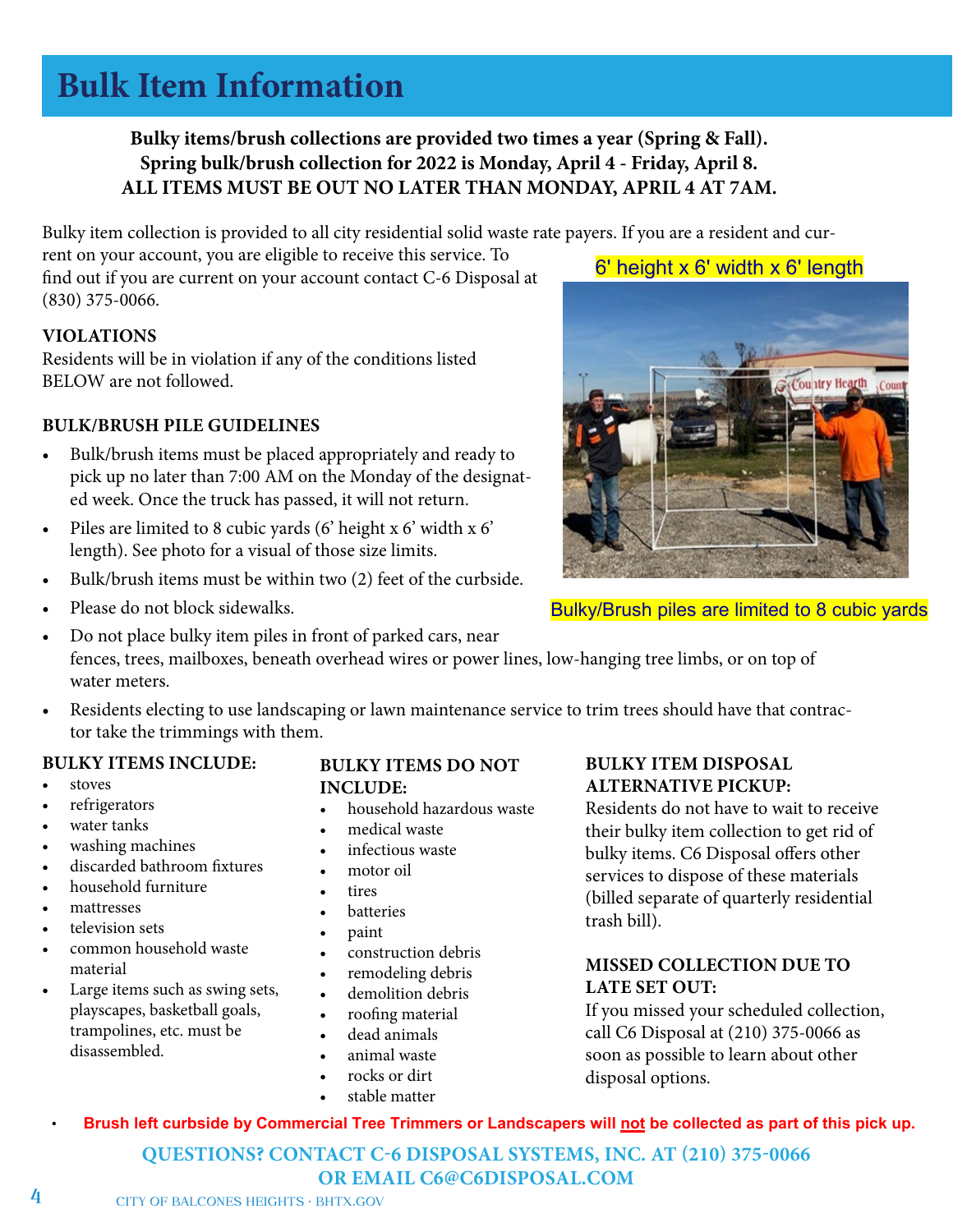## **COUNCILMEMBER STEPHEN LARA RE-ELECTED TO SAWS COMMITTEE**

Balcones Heights City Councilmember, Place 1, Stephen Lara was reappointed to the San Antonio Water System's Rate Advisory Committee. The committee is comprised of a diverse, cross section of customers who review current water and wastewater rates and other SAWS fees and make recommendations regarding future rate structures.



## **COMMUNITY DEVELOPMENT UPDATE**

**Springtime is fast approaching making it time for spring cleaning and road construction projects.**

The Pleasant Drive reconstruction project is currently in the bidding process. The construction will begin in the May-June timeframe. The project will include replacement of all underground utilities, new five-foot sidewalks, driveway approaches and replacement of the curbs, gutters, and roadway.

Street projects are a necessary inconvenience, but the improvements will enhance the safety for vehicles and pedestrians. Rogier's Park will be accessible to the public from Vivian Lane and the available off-street parking.

The Hillcrest Drive reconstruction project is moving further into the preliminary work.

Staff with HRM Land Acquisition Solutions, a consulting firm working with the City has spent the past few months contacting the property owners to allow surveyors to enter the properties to gain needed survey data. The city engineer is proceeding with the roadway designs. Community meetings will be held in the upcoming months to give the public opportunities to view the project designs and to ask questions. Actual construction is slated for late 2023 and the project will last approximately eighteen months.

The City is again applying for a Community Development Block Grant (CDBG) through Bexar County Economic and Community Development. City Council selected the 300-block of Crestview Drive for the next project. It is with CDBG funds that the City can obtain funding to improve residential streets which enhance the quality of life in neighborhoods.

Just a reminder, if you are planning maintenance or improvement projects, please check with Community Development to determine if you need a permit. If you just have a random question, give us a call or send us an email.

Janet Thelen (210) 957-3545 jthelen@bhtx.gov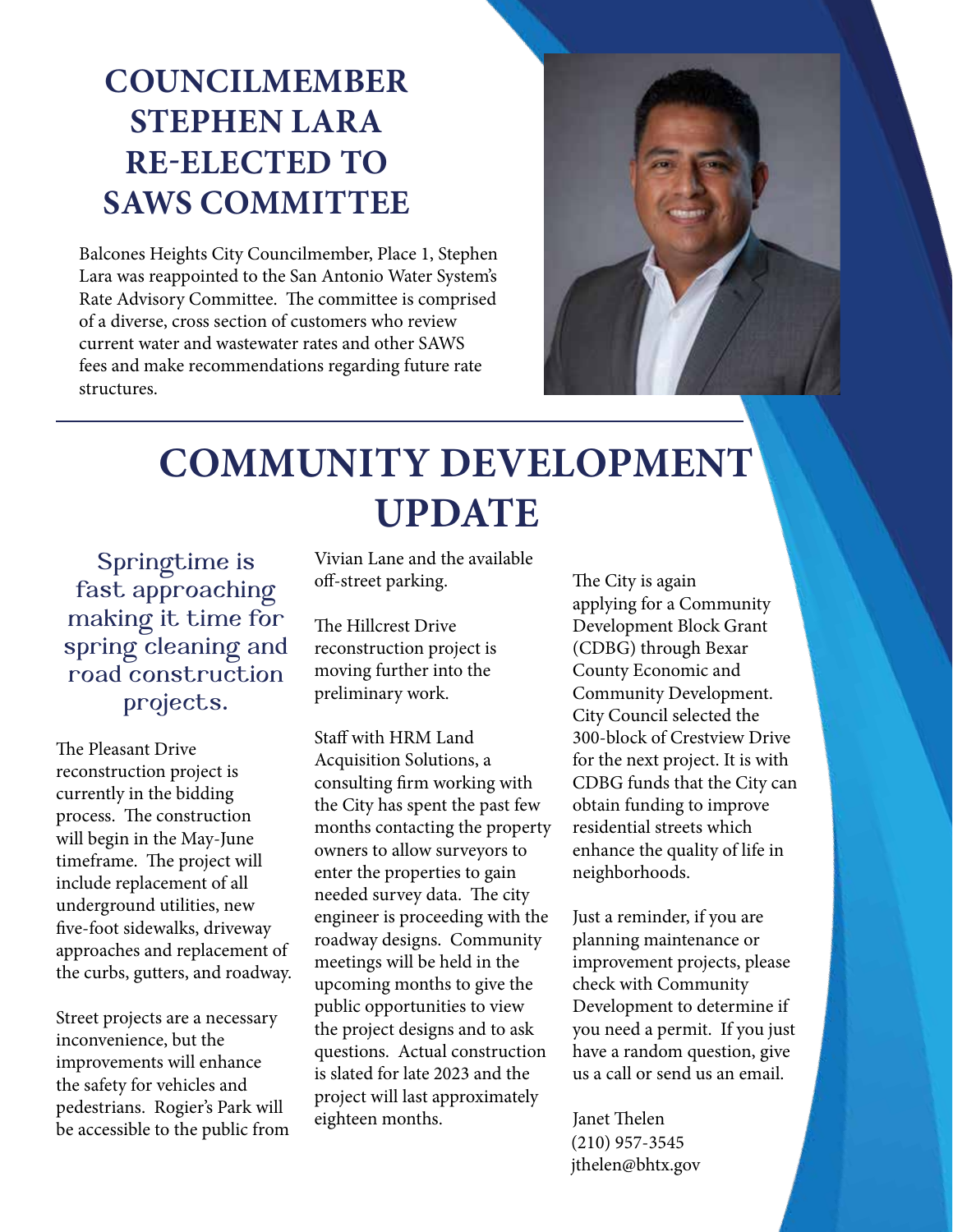## **ECONOMIC DEVELOPMENT CORPORATION UPDATE**

The Balcones Heights Economic Development Corporation (EDC) Board has held monthly meetings during January, February, and March. The major topics included a presentation by Wonderland of the Americas (WOTA) managing partner Sid Weiss. Mr. Weiss presented the new marketing video, provided an overview of leasing dynamics, and—in Executive Session—updated the Board on major pending lease negotiations.

The Board approved a new agreement with Clayton Binford, McCall, Parkhurst & Horton. The agreement, which provides ongoing legal counsel regarding navigating

the EDC's WOTA partnership agreement, can be terminated by either party. The contract's monthly cost is \$3,000.

There was discussion on the eventual move of City "essential services" to B-61 in WOTA. City Administrator David Harris and EDC Executive Director Lorenzo Nastasi will be presenting the first outline of a potential plan at a future meeting. (The impact of subleasing space was also discussed.) Preliminary meetings have been held with an architect for space planning purposes. The current loan/financing was not an income producing property, and any move to sublease could result in an entirely new financing agreement.

There was also discussion regarding the pending rebranding of Balcones Heights and the potential parallel rebranding of WOTA. Mr. Nastasi will present a preliminary discussion outline at the February meeting.

Mr. Nastasi discussed the intersection of the City's Strategic Plan, and its impact on forward direction of the EDC. The prospect of a joint workshop with City Council and the EDC Board was discussed, and it was agreed that may be an appropriate step.

## **BALCONES HEIGHTS SERGEANTS COMPLETE TEXAS SERGEANT ACADEMY**

Four Police Sergeants graduated from the Texas Municipal League Intergovernmental Risk Pool's Texas Sergeant Academy, a program designed to equip and inspire new supervisors and reinvigorate senior supervisors for the challenges of the fast-paced and fluid world of law enforcement leadership. Sergeants Herrera, Galan, Dominguez, and Smith attended the event in January in Schertz. Topics covered included the following:

- **Accountability**
- Case Law Update and Supervisory Responsibility
- Dealing with Difficult Employees
- Diversity through Ethical Leadership
- Employee Motivation and Counseling
- Followership
- Leadership 101
- Leadership Styles and Communication
- Policing and Social Justice
- Preventing Sexual Harassment
- Responding to Critical Incidents
- Risk Management
- Role Identification and
- Transition
- Special Investigative Issues



• TCOLE Rules *L to R: Herrera, Galan, Dominguez, Smith*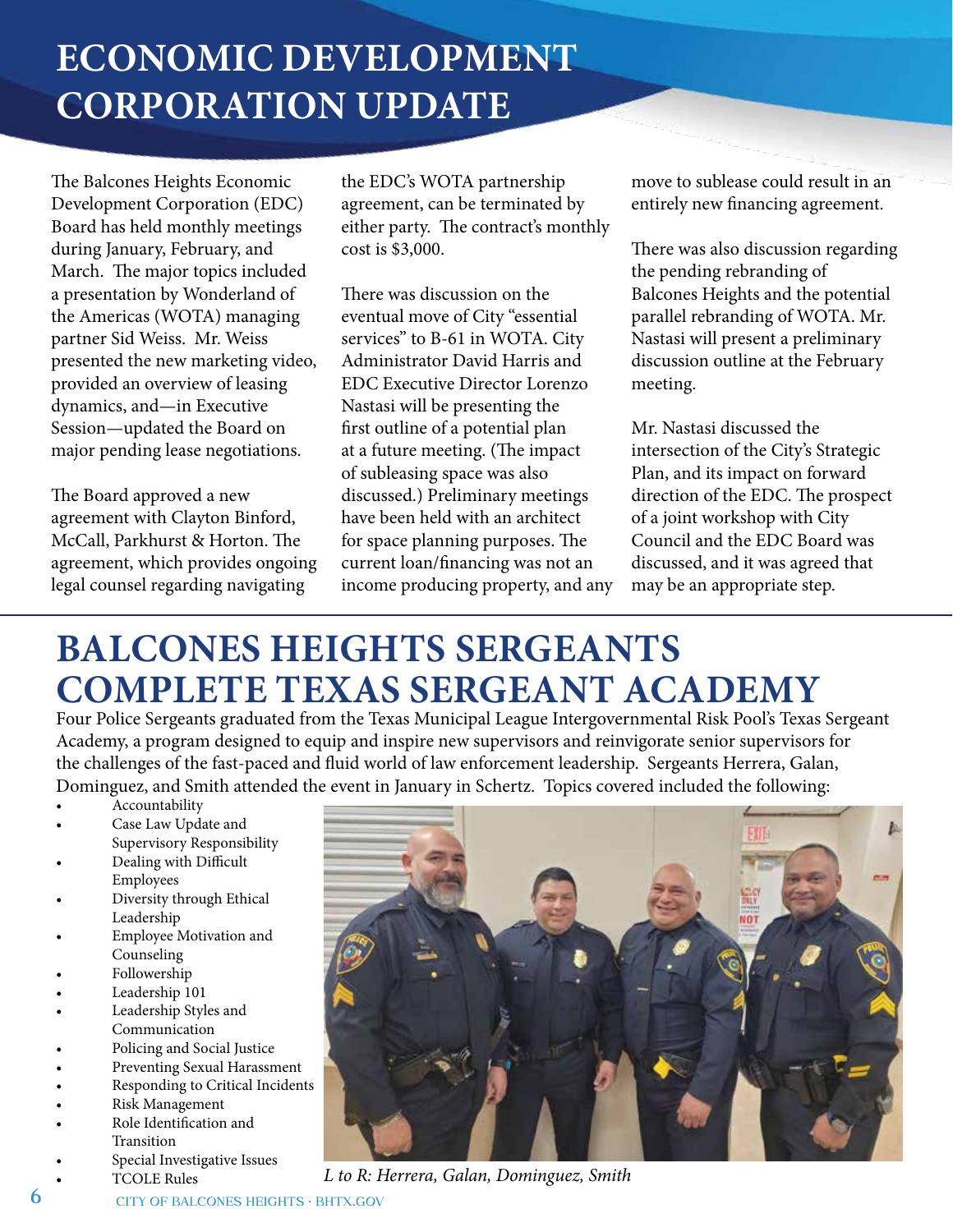## **FIRST ANNUAL SHERIFF SALAZAR RODEO BREAKFAST**













### **THE MAY 2022 CITY ELECTION HAS BEEN CANCELLED AS ALL THE INCUMBENTS DREW NO OPPOSITION.**

Congratulations to Mayor Suzanne de Leon, Councilmember Stephen Lara, and Councilmember Gloria Cantu!



## **BALCONES HEIGHTS COMMUNITY MEETING CITY PLAN 2030 Balcones Heights Stakeholders Input Opportunity**

Mayor Suzanne de Leon and City Councilmembers Invite Residents, Business Owners & Operators, and Property Owners to attend this opportunity to help plan the future of Balcones Heights. **Complete your survey online at bhtx.org**

**THURSDAY, MARCH 24, 2022 Refreshments: 5:30 PM Meeting Begins: 6:00 PM**

**BALCONES HEIGHTS JUSTICE CENTER/CITY HALL 3300 HILLCREST DRIVE**